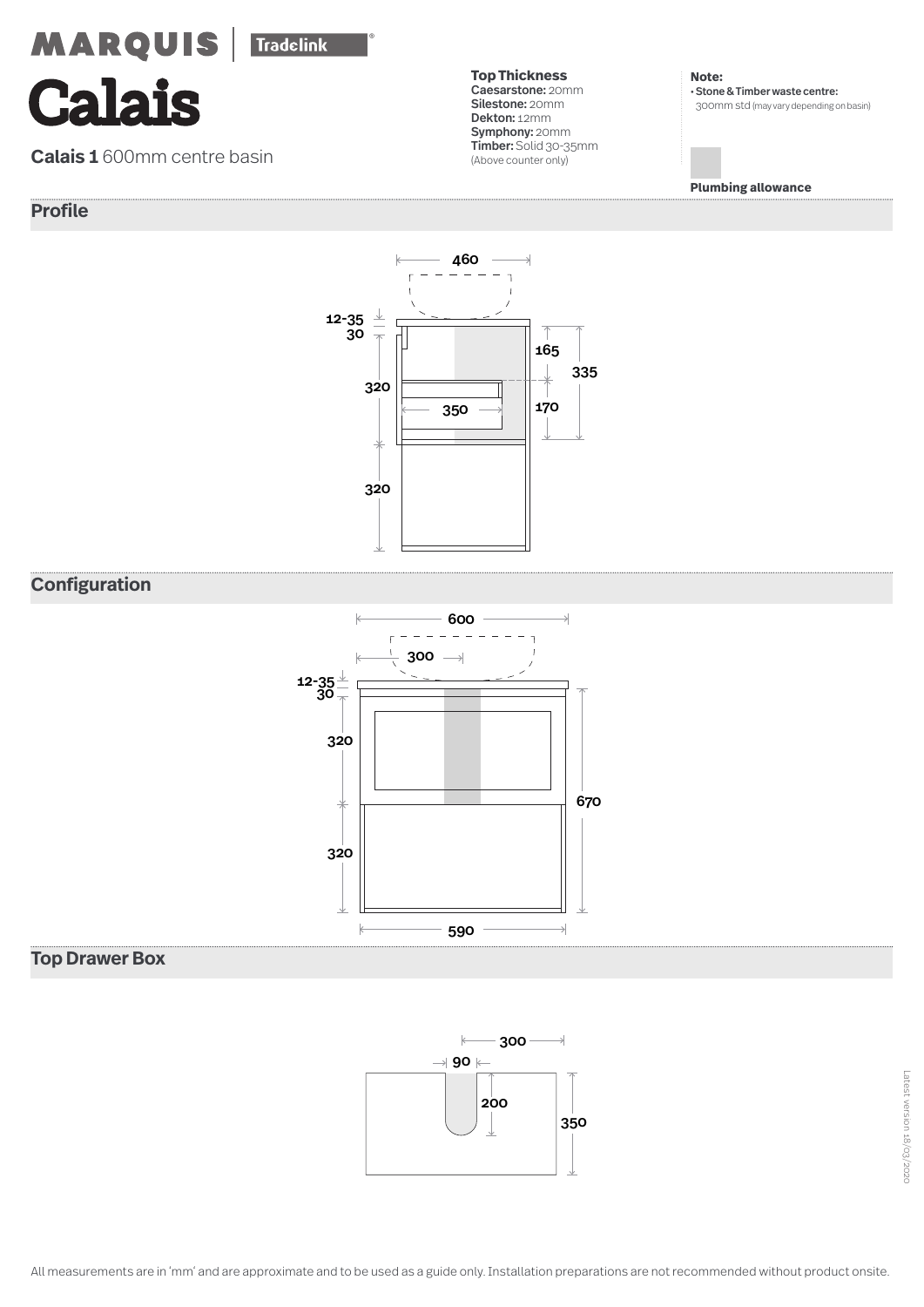**Calais**

**Calais 2** 750mm centre basin

# **Profile**

**Top Thickness** Caesarstone: 20mm Silestone: 20mm Dekton: 12mm Symphony: 20mm Timber: Solid 30-35mm (Above counter only)

**Note:**  • Stone & Timber waste centre: 375mm std (may vary depending on basin)

**Plumbing allowance**



# **Configuration**



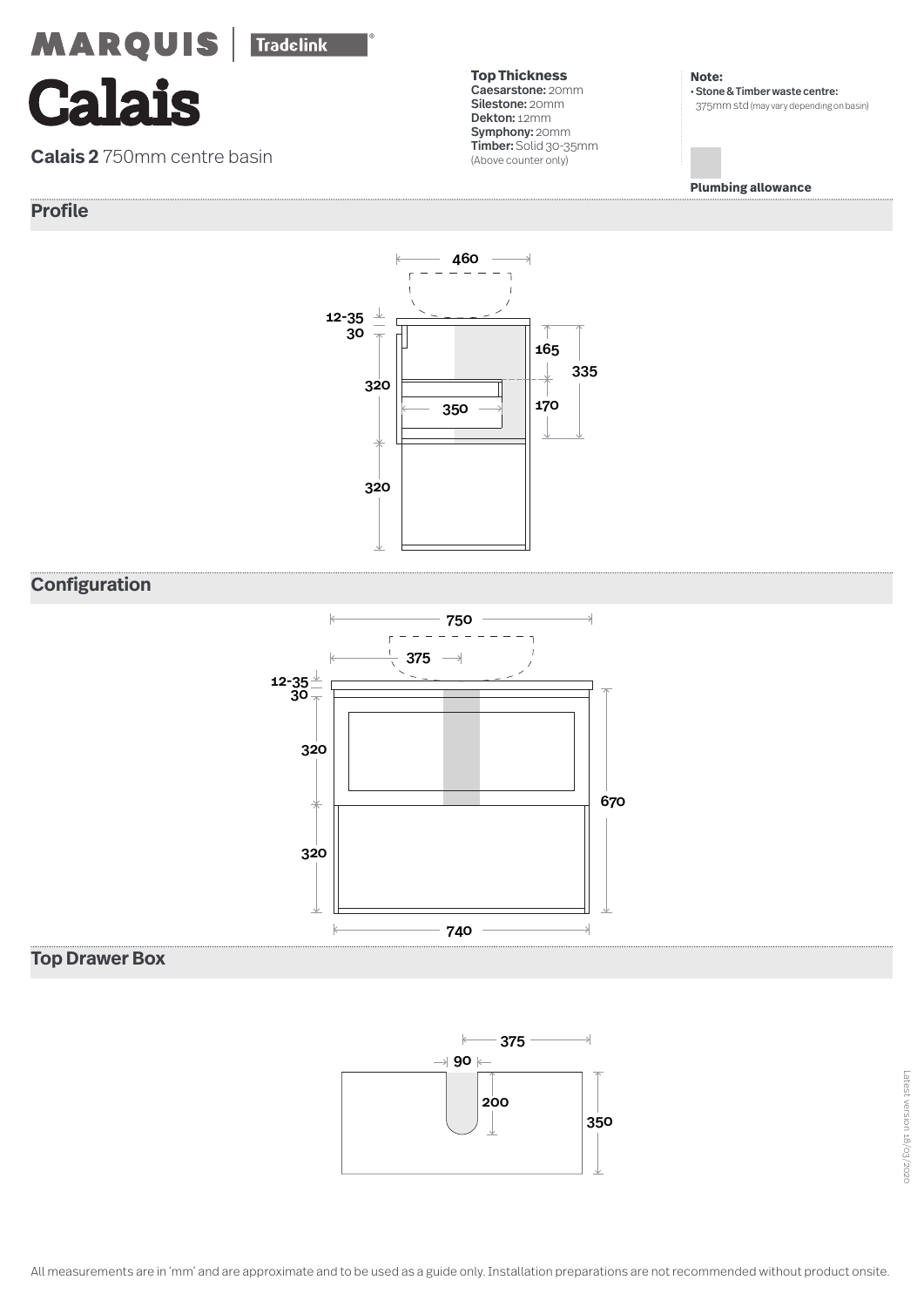**Calais**

**Calais 3** 900mm centre basin

# **Profile**

**Top Thickness** Caesarstone: 20mm Silestone: 20mm Dekton: 12mm Symphony: 20mm Timber: Solid 30-35mm (Above counter only)

**Note:**  • Stone & Timber waste centre: 450mm std (may vary depending on basin)

**Plumbing allowance**



# **Configuration**



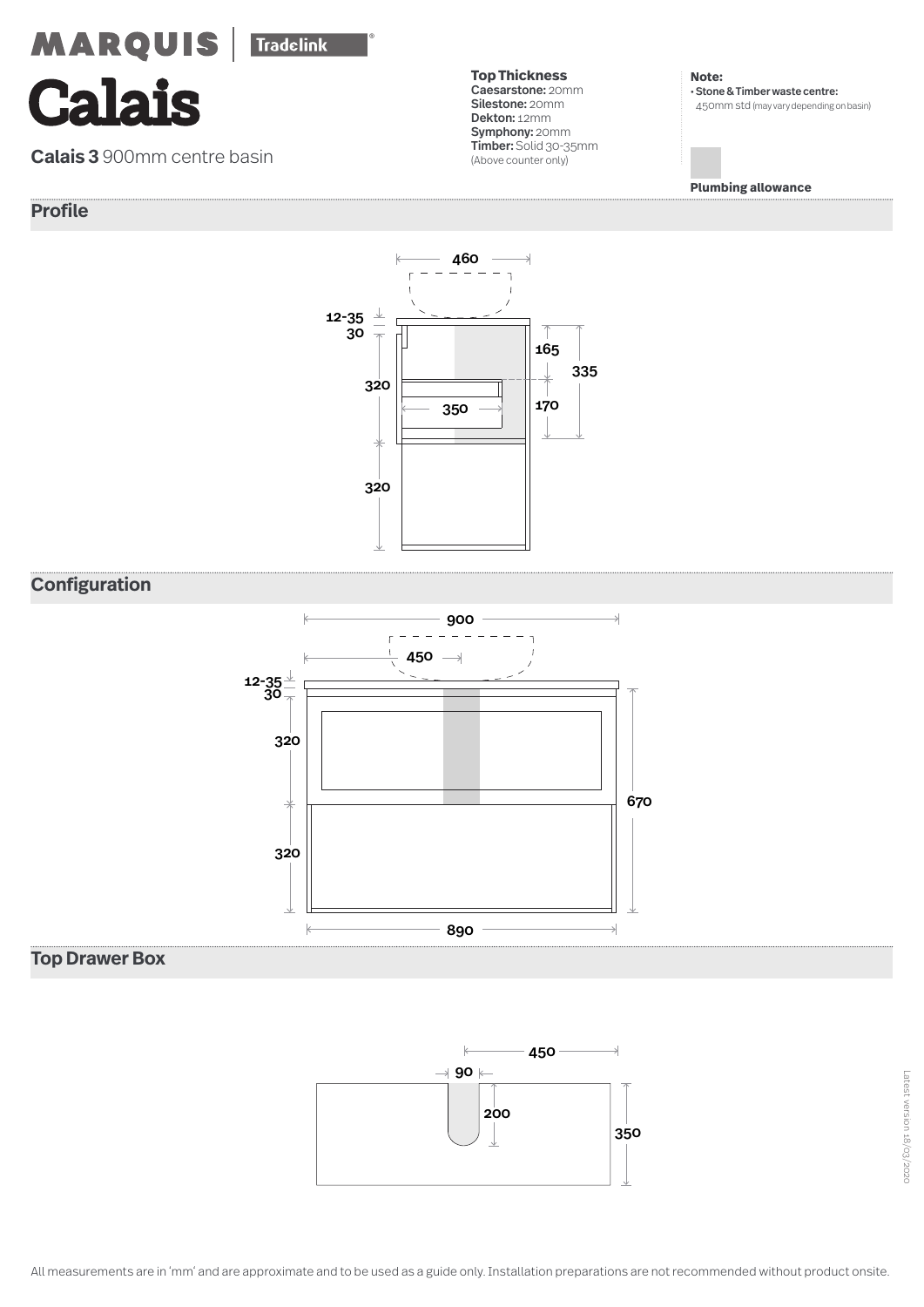**Calais**

**Calais 4** 1200mm centre basin

# **Profile**

**Top Thickness** Caesarstone: 20mm Silestone: 20mm Dekton: 12mm Symphony: 20mm Timber: Solid 30-35mm (Above counter only)

**Note:**  • Stone & Timber waste centre: 600mm std (may vary depending on basin)

**Plumbing allowance**



# **Configuration**



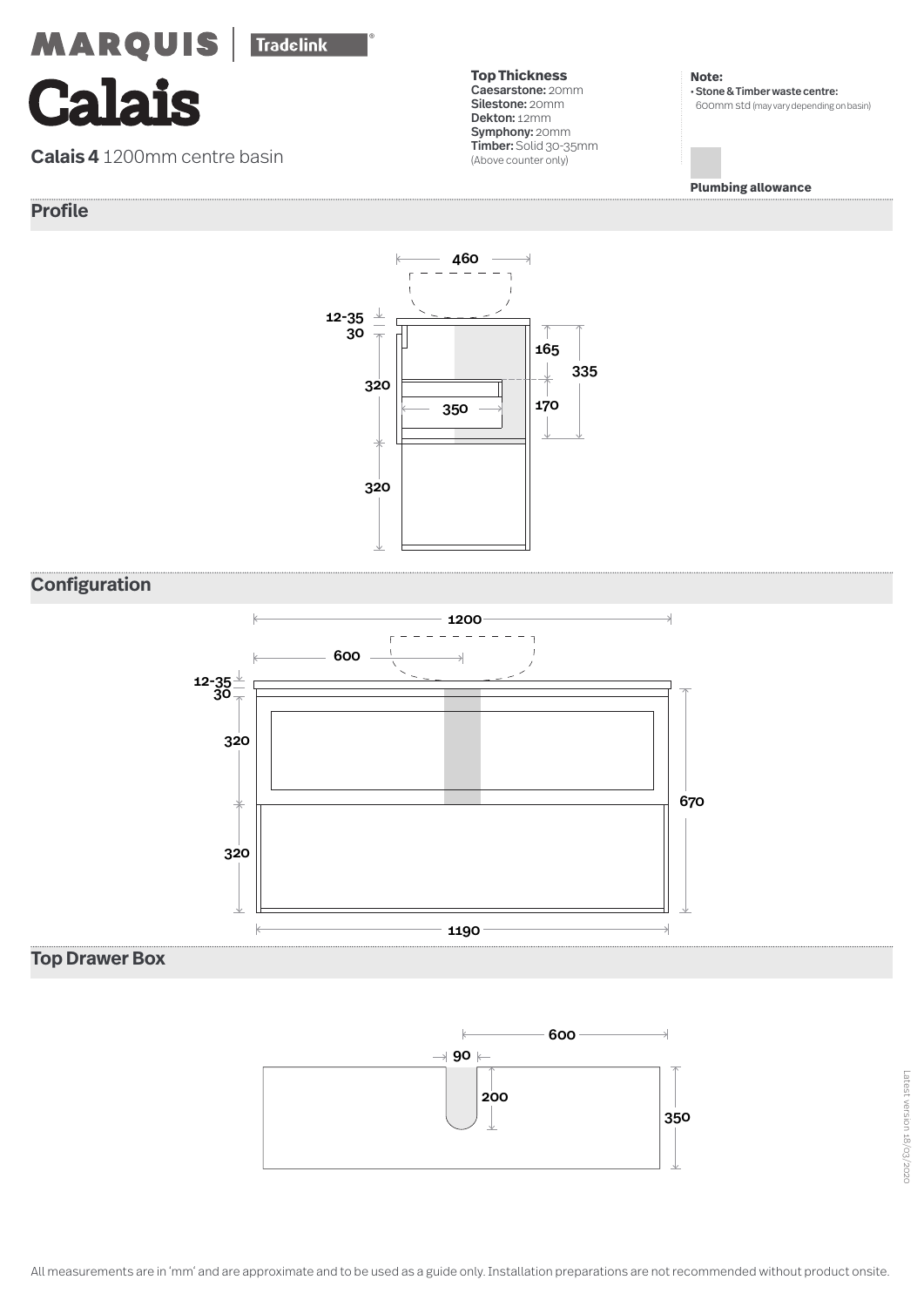**Calais**

**Calais 5** 1200mm double basin

# **Profile**

**Top Thickness** Caesarstone: 20mm Silestone: 20mm Dekton: 12mm Symphony: 20mm Timber: Solid 30-35mm (Above counter only)

**Note:**  • Stone & Timber waste centre: 300mm std (may vary depending on basin)

**Plumbing allowance**



# **Configuration**



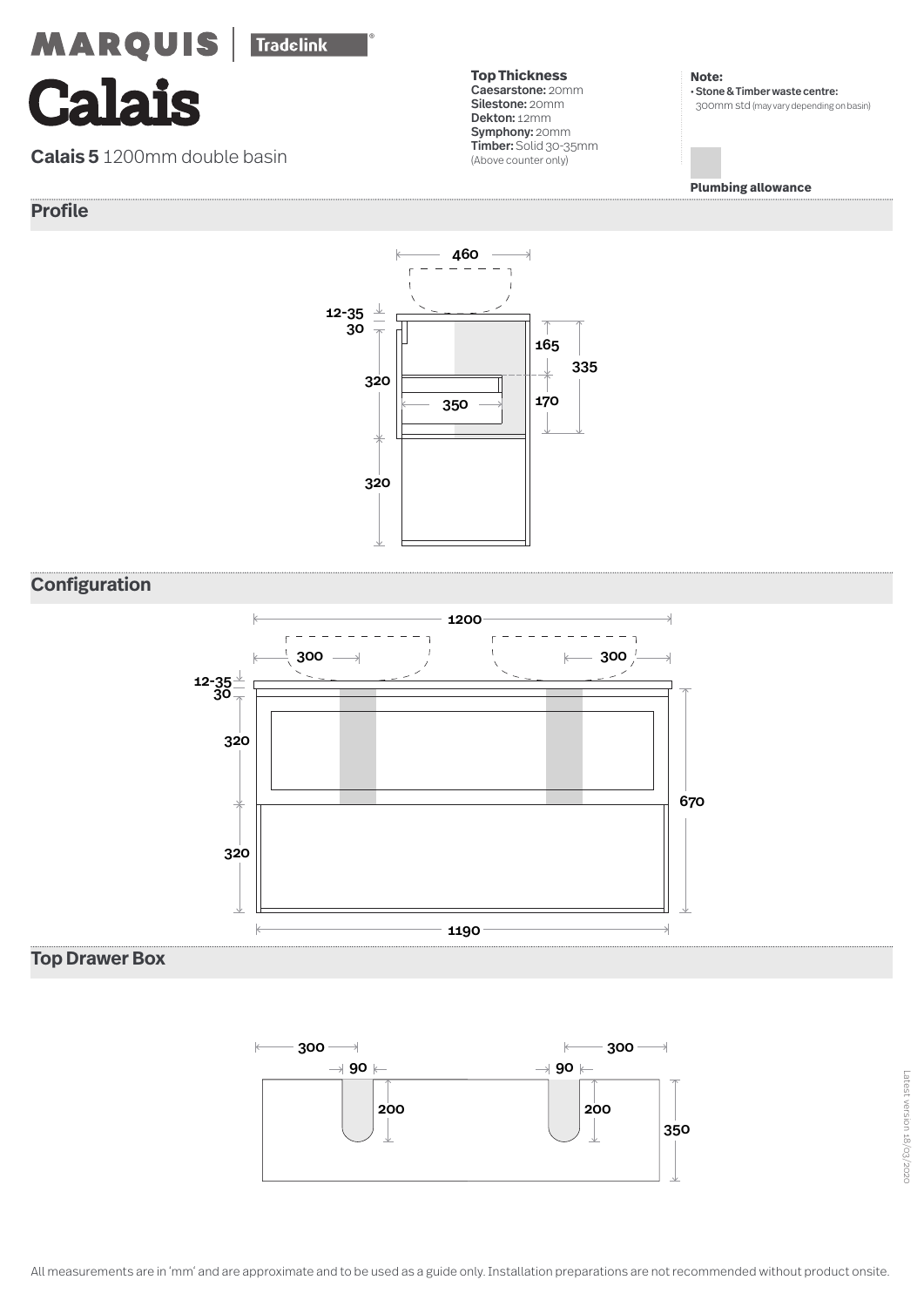**Calais**

**Calais 6** 1200mm off centre basin

# **Profile**



**Note:** 

• Stone & Timber waste centre: 300mm std (may vary depending on basin)

• Left or Right hand basin

**Plumbing allowance**



# **Configuration**



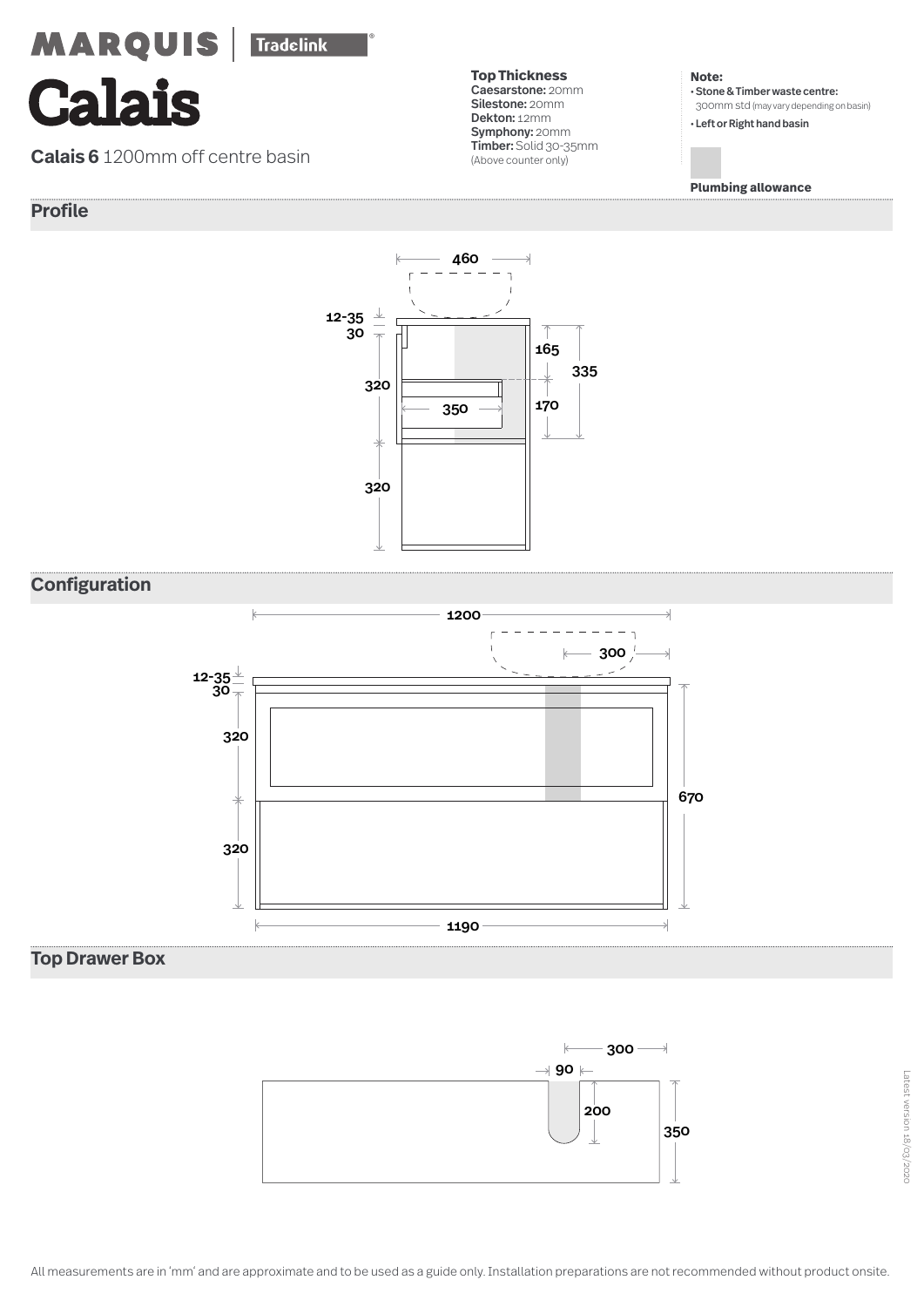**Calais**

**Calais 7** 1500mm centre basin

# **Profile**

**Top Thickness** Caesarstone: 20mm Silestone: 20mm Dekton: 12mm Symphony: 20mm Timber: Solid 30-35mm (Above counter only)

**Note:**  • Stone & Timber waste centre: 750mm std (may vary depending on basin)

**Plumbing allowance**



# **Configuration**



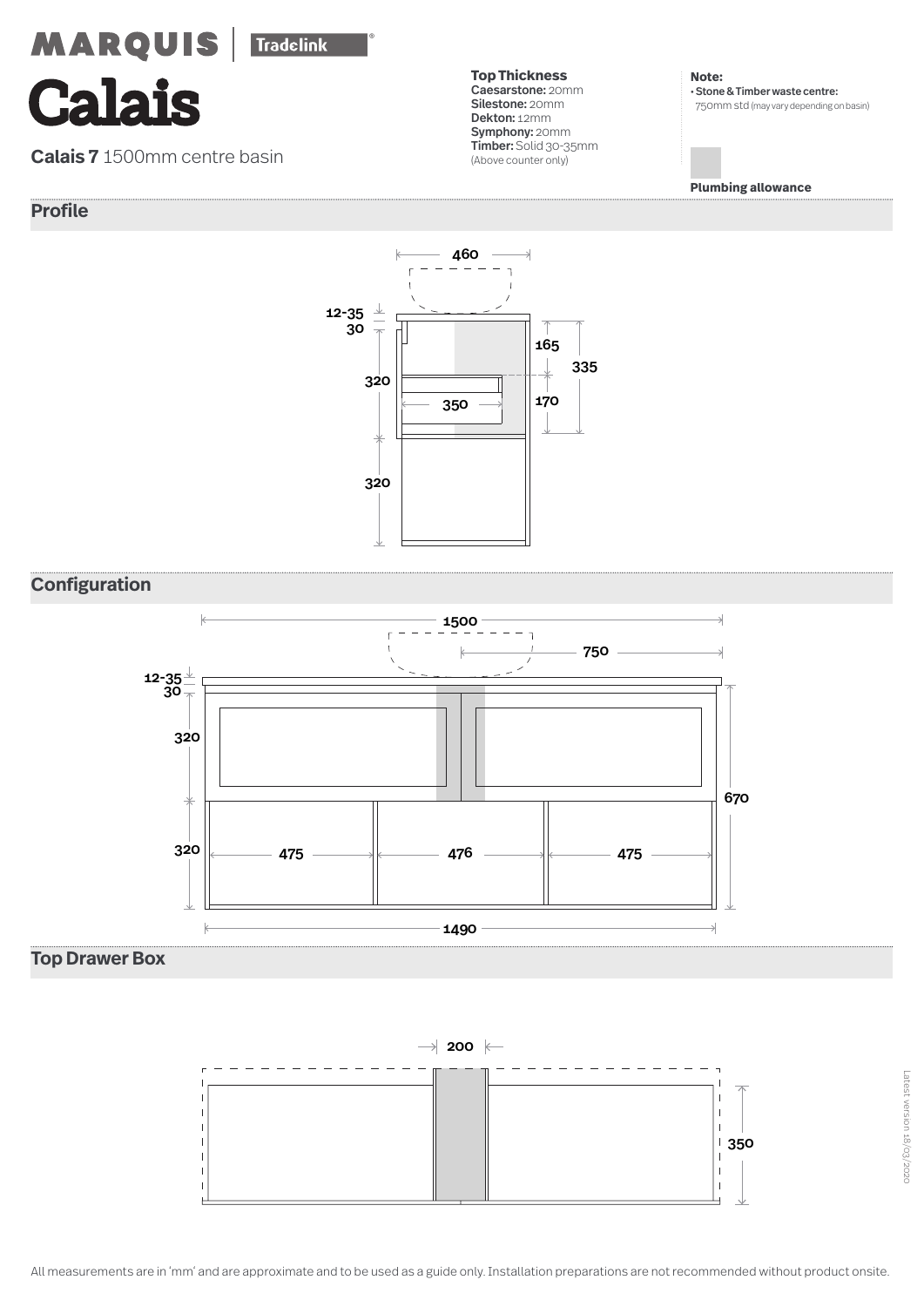# **MARQUIS**

**Tradelink** 

# **Calais**

**Calais 8** 1500mm double basin

# **Profile**

**Top Thickness** Caesarstone: 20mm Silestone: 20mm Dekton: 12mm Symphony: 20mm Timber: Solid 30-35mm (Above counter only)

**Note:**  • Stone & Timber waste centre: 375mm std (may vary depending on basin)

**Plumbing allowance**



# **Configuration**



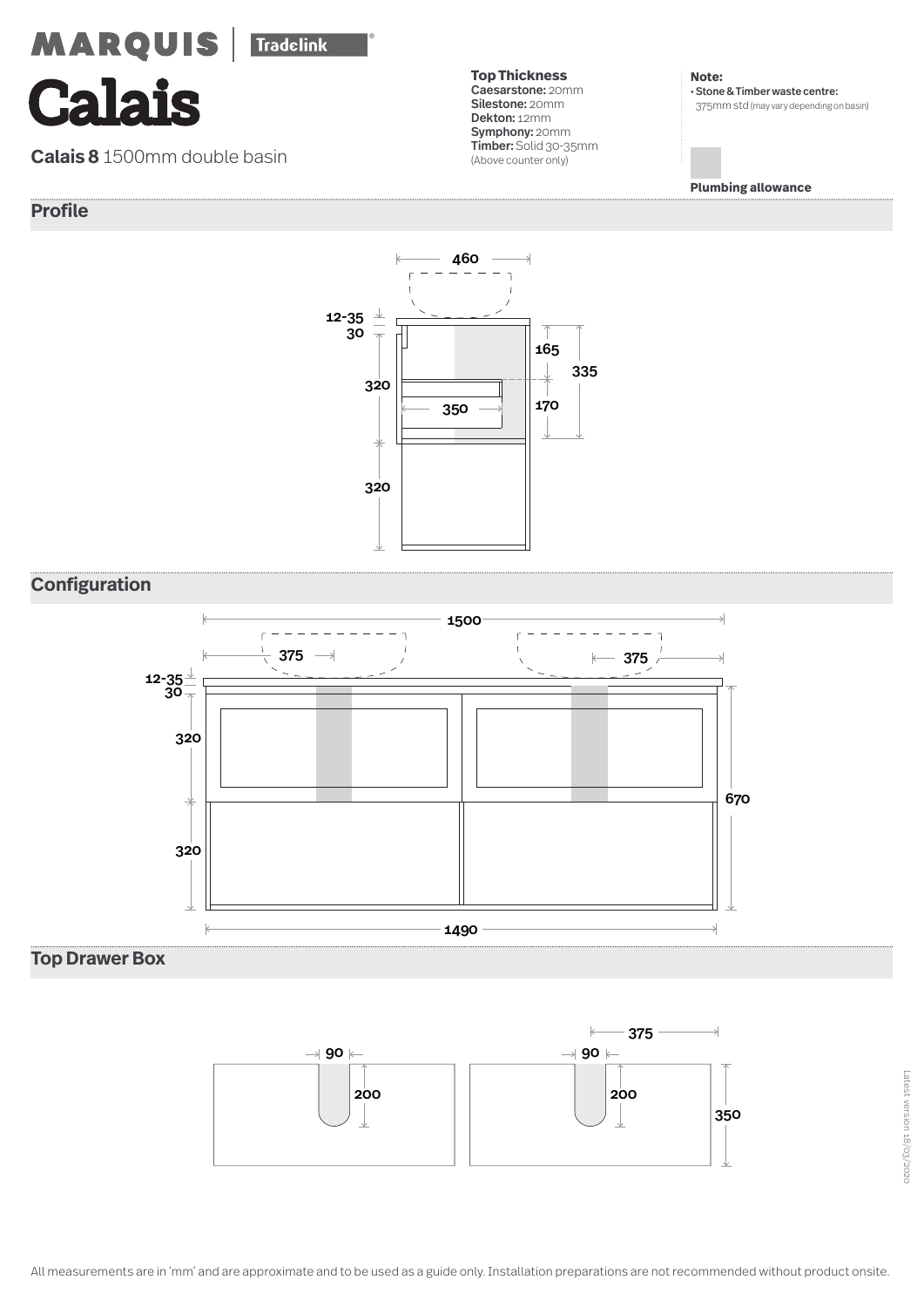**Calais**

**Calais 9** 1500mm off centre basin

# **Profile**



#### **Note:**

• Stone & Timber waste centre: 375mm std (may vary depending on basin) • Left or Right hand basin

**Plumbing allowance**



# **Configuration**



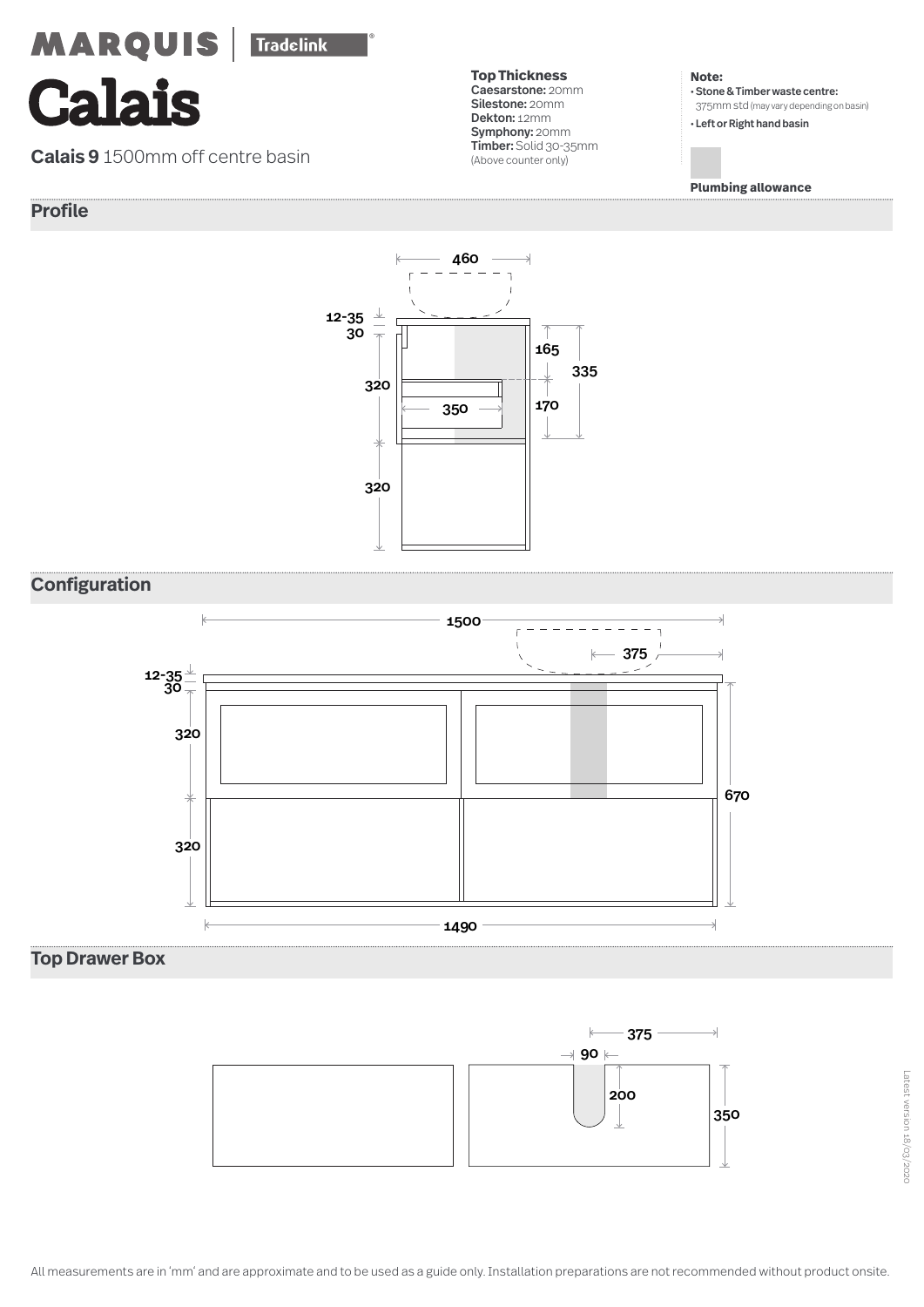**Calais**

**Calais 10** 1800mm centre basin

# **Profile**



**Note:**  • Stone & Timber waste centre: 900mm std (may vary depending on basin)

**Plumbing allowance**



# **Configuration**



**Top Drawer Box**

 $\rightarrow$  200  $\leftarrow$ 

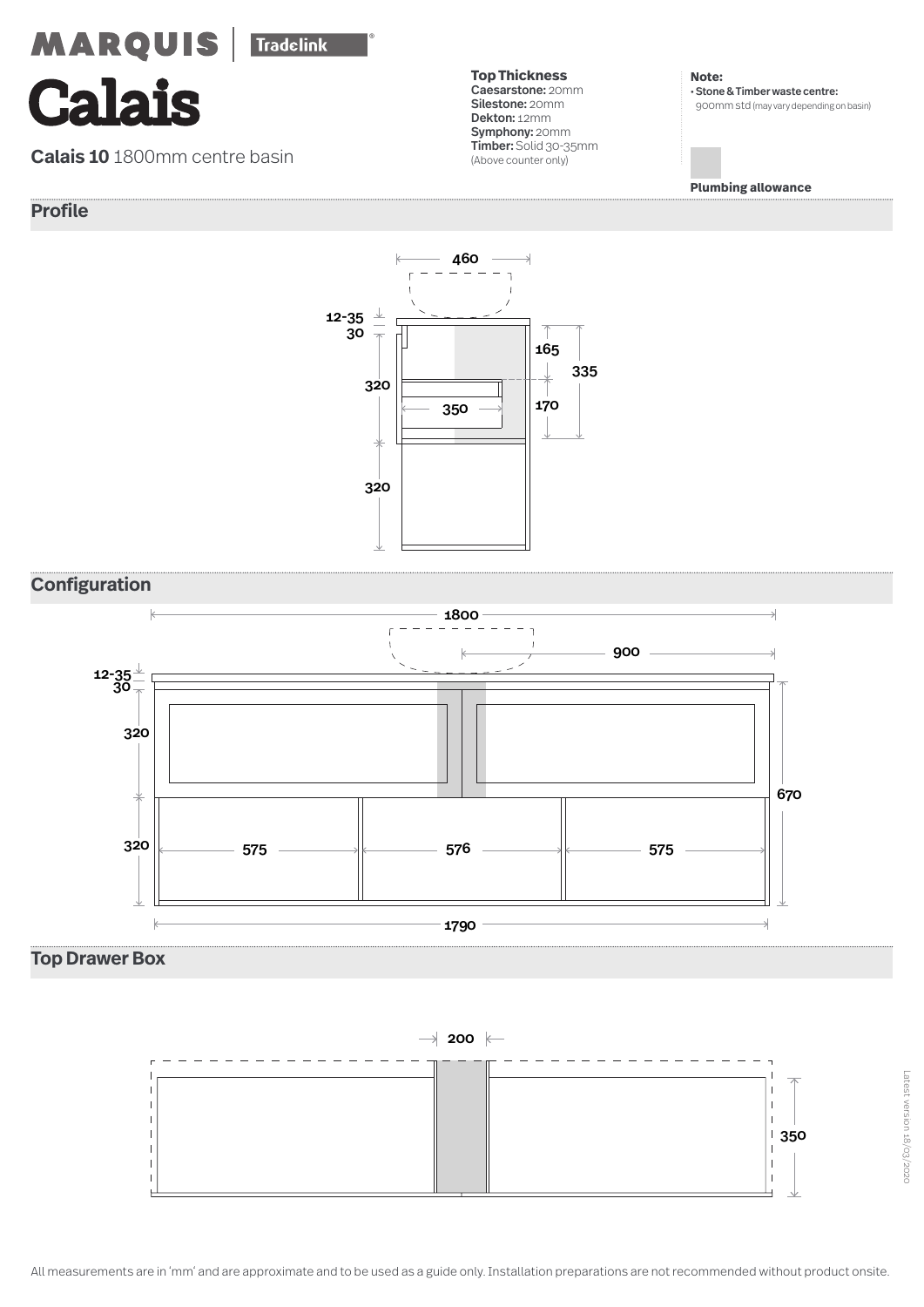**Calais**

**Calais 11** 1800mm double basin

# **Profile**

**Top Thickness** Caesarstone: 20mm Silestone: 20mm Dekton: 12mm Symphony: 20mm Timber: Solid 30-35mm (Above counter only)

**Note:**  • Stone & Timber waste centre: 450mm std (may vary depending on basin)

**Plumbing allowance**



# **Configuration**